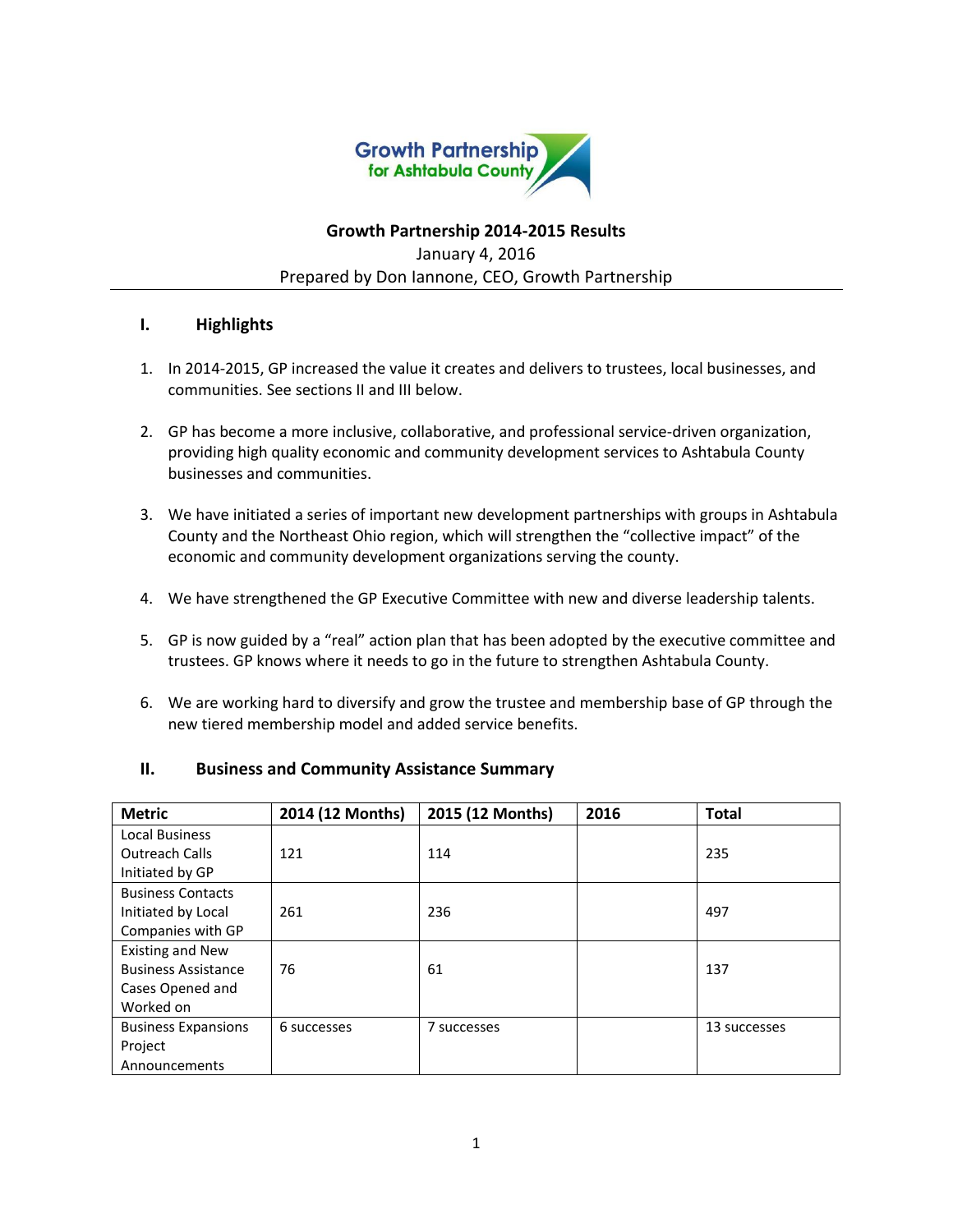| <b>Metric</b>             | 2014 (12 Months)          | 2015 (12 Months)       | 2016            | Total                  |
|---------------------------|---------------------------|------------------------|-----------------|------------------------|
| <b>New Business</b>       | Worked on 44 real         | 4 potential new        | 4 potential new | 4 potential new        |
| Locations Announced       | leads. No locations       | business locations. No | locations       | locations carried      |
|                           | announced.                | announcements in       | carried over to | over to 2016.          |
|                           |                           | 2015.                  | 2016.           |                        |
| <b>Existing Business</b>  | 166                       | ~200 (est.)            |                 | 366 (est.)             |
| <b>Expansion Jobs</b>     |                           |                        |                 |                        |
| Created                   |                           |                        |                 |                        |
| <b>New Business</b>       | $\Omega$                  | $\Omega$               |                 | $\Omega$               |
| Location Jobs Created     |                           |                        |                 |                        |
| Private Investment by     | \$132.3 million           | \$29 million (est.)    |                 | \$161.3 million (est.) |
| <b>Existing Business</b>  |                           |                        |                 |                        |
| Expansions                |                           |                        |                 |                        |
| Private Investment by     | $\mathbf{0}$              | $\Omega$               |                 | $\Omega$               |
| <b>New Business</b>       |                           |                        |                 |                        |
| Locations                 |                           |                        |                 |                        |
| Local Community           |                           |                        |                 |                        |
| <b>Assistance Cases</b>   | 42                        | 39                     |                 | 81                     |
| <b>BOLC Attendees</b>     | 590                       | 575                    |                 | 1,165                  |
| <b>Career Awareness</b>   |                           |                        |                 |                        |
| <b>Students</b>           | $^{\sim}700$              | $^{\sim}600$           |                 | $^{\sim}1,300$         |
| <b>Profiles Breakfast</b> | $^{\sim}1000$ (2014-2015) | 460 (first 4 sessions) |                 | $^{\sim}$ 1,460        |
| Attendees                 |                           |                        |                 |                        |

#### **III. Major New Economic Development Initiatives Launched in 2015**

- 1. **Forward Ashtabula County Action Plan**: Completed, adopted, and implementation well underway, which includes the initiatives listed below. An annual work plan will be in place by mid-January 2016 under the larger action plan.
- 2. **Tiered GP Membership System**: Developed and implemented with new membership drive, which will allow more companies and individuals to be a part of GP. Membership development efforts began in 2015 and will continue through 2016 with 2-3 member development events being held; the first of which is on February 9, 2016.
- 3. **Ashtabula County Manufacturers Alliance (ACMA)**: Created and 20 local manufacturers have joined. First two meetings held in August and October. Focus on workforce development. Note: For manufacturers only. Quarterly meetings will be held through 2016.
- 4. **New Development Partnerships**: A-Tech (Industrial Maintenance Training Program), Ashtabula Arts Center (photo exhibit), LEADERship Ashtabula County (economic development for leaders), County Commissioners (BRN, Incentive Reviews and other), Civic Development Corporation (Dashboard), Ashtabula County Convention and Visitors Bureau (Wine Country branding initiative), and many other organizations. These partnerships will be advanced in 2016.
- 5. **Ashtabula County Development Blog**: 372 articles about economic and community development posted since October 2014 and 127 active blog subscribers. The blog will continue in 2016 in much the same way it has developed in the past year.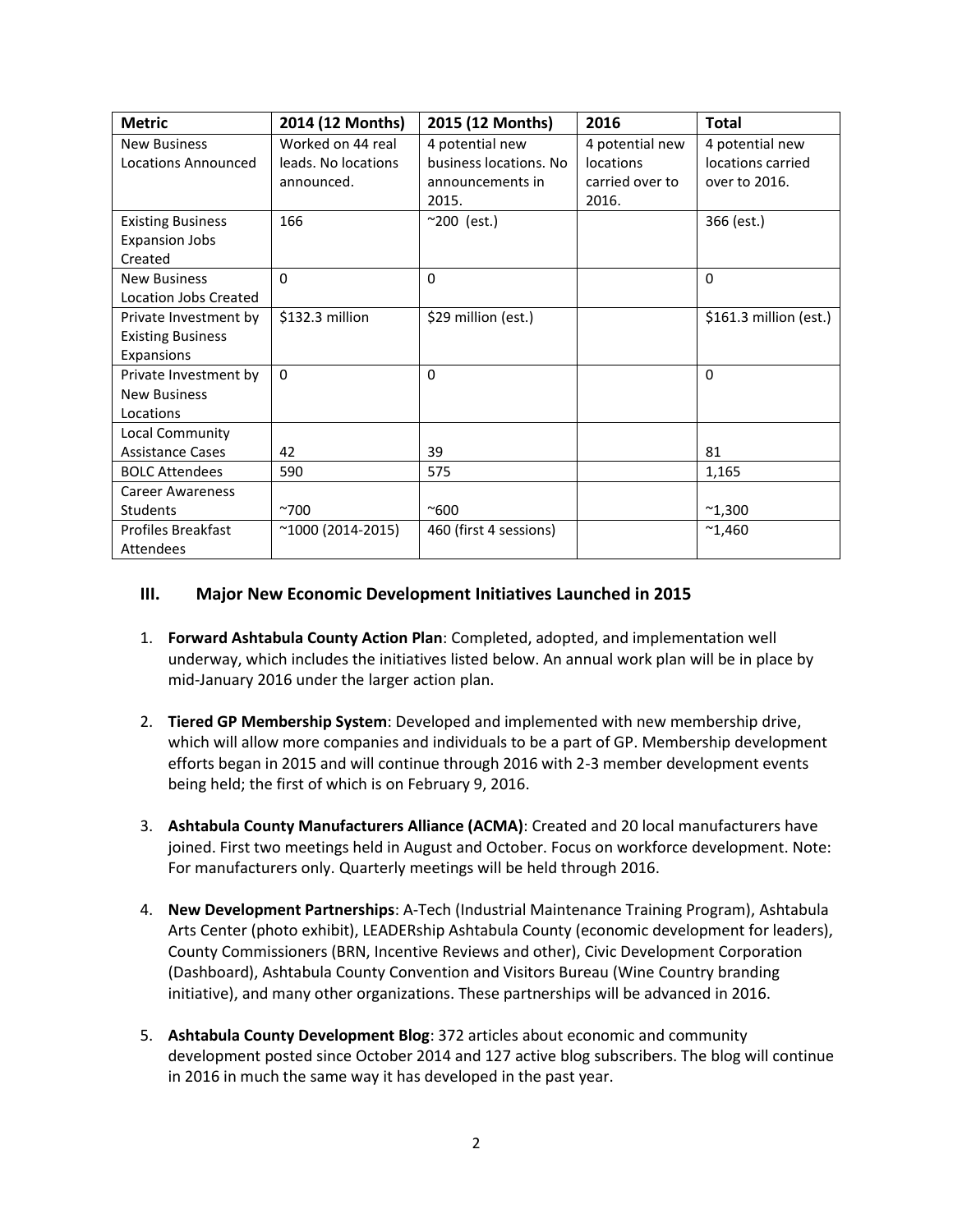- 6. **Economic and Community Dashboard**: Tool to monitor economic and community trends and performance by GP and its partners. Completed and up. We acquired a \$50,000 grant from the Ashtabula County commissioners and the Civic Development Corporation (CDC) to create the dashboard. The dashboard will be updated on a regular basis in 2016 with greater attention to helping local ED and CD organizations to develop and use performance measures to guide their work efforts.
- 7. **GP Rebranding**: Completed and implementation well underway. New logo and materials created and being used in all of our work. We will continue to use the brand throughout 2016.
- 8. **Entrepreneurial Business Growth Initiative**: New service to expand entrepreneurship and grow existing small to medium sized companies. Just started and assessment phase will be completed by year's end. We secured a \$25,000 grant the Defense Manufacturing Assistance Program (DMAP) to fund the assessment phase work. Final recommendations on January 11, 2016.
- 9. **New GP Website**: Providing greater Web-based data and services for businesses and communities. Will be completed in mid-February 2016.
- 10. **Ashtabula County @ Work Photo Exhibit**: Joint venture with the Ashtabula Arts Center. Undertaken in June 2015. 75 workplace photographs included in show from local photographers. Almost 2,000 people viewed exhibit. The exhibit will not be repeated in 2016, but will be considered for 2017.
- 11. **Profiles Breakfast Series**: We revamped the Profiles Series with LEADERship AC and KSU, Ashtabula to help the county get informed and ready for the trends, challenges, and opportunities ahead. Average attendance per session is 100+ people. The "Futurizing Ashtabula County" theme will continue to be followed in 2016.
- 12. **News Coverage, Speeches, and Radio/TV Interviews**: GP covered in 18 news stories. 11 speeches given, including Best of the County and KSU, Ashtabula graduation keynote speech. 3 local radio and TV interviews. Public relation efforts will be stepped up in 2016 with more releases, engagement meetings, and presentations to support membership development and other goals.

### **IV. Major New Initiatives Expected to Launch in 2016**

- 1. **Workforce and Talent Clearinghouse**: A website will be created to support local employers' workforce development, talent attraction and internship efforts. This grew out of the Manufacturers Alliance started in 2015. We expect the clearinghouse website to be launched by mid-2016.
- 2. **Broadband Improvement Task Force**: A group of local employers and institutions working together to strengthen high-speed Internet access in Ashtabula County. The task force was organized in 2015, which held its first meeting in December. A mission and plan for the task force will be developed in early 2016 and the actual assistance work is expected to begin in mid-2016.